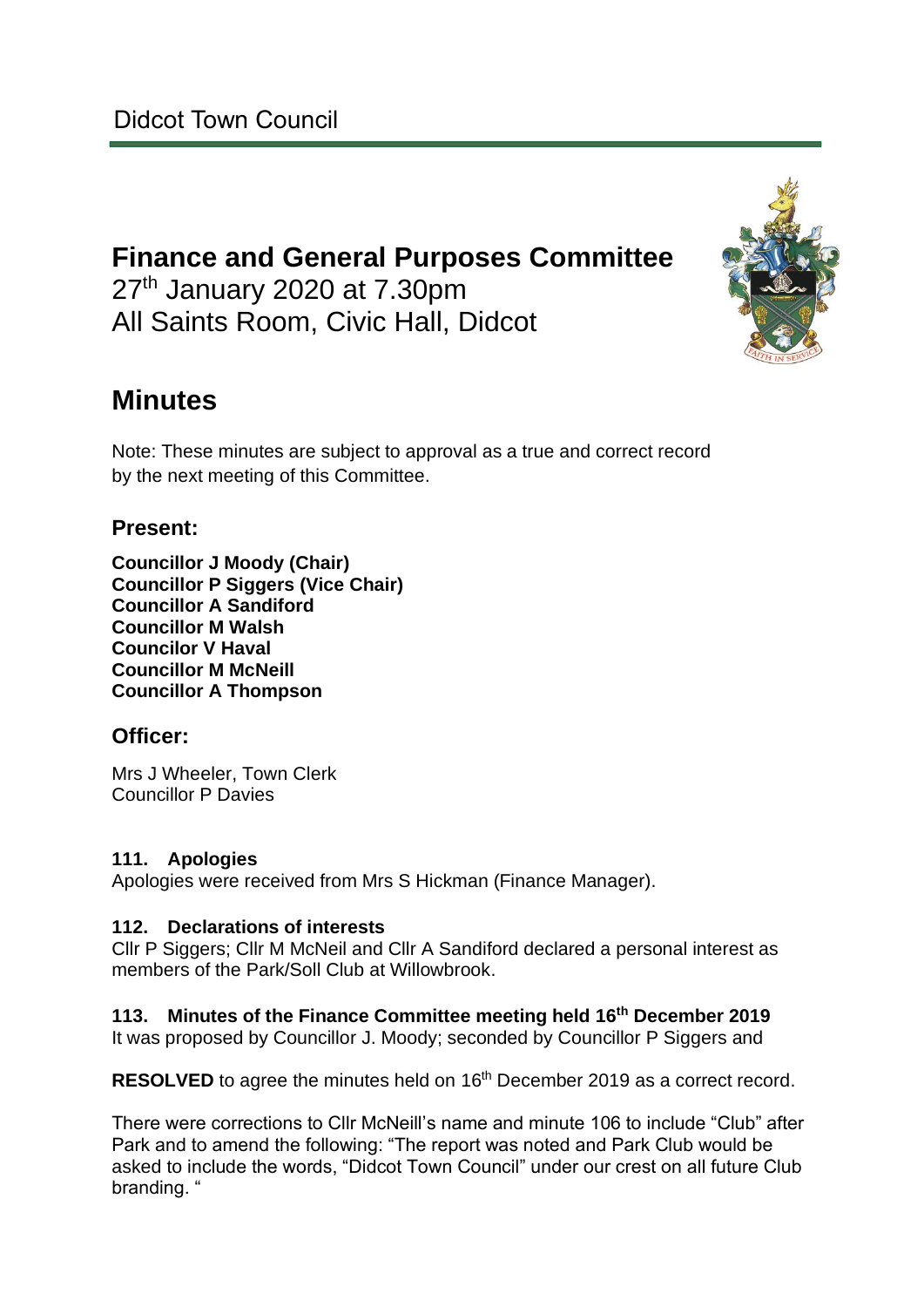### **114. Questions on the minutes as to the progress of any item**

The Chair paged through but there were no questions.

Standing orders were suspended to allow the grant applicants to speak.

The first presentation was from Martin Gillett from the Oxfordshire Play Association representing the Didcot/Vauxhall Barracks Play and Activity Day 2020.

The second presentation was from the Bernadine Soul School of Dance who had been selected to represent England in the Dance World Cup in June in Rome.

The speakers were thanked for coming to speak.

#### **Public Participation**

Cllr P Davies asked if he could speak under Standing Order 95 but the Chair refused as the Full Council meeting held on  $13<sup>th</sup>$  January 2020 had deferred an agenda item to the Finance Committee. Cllr P Davies spoke on several items including reserves and operating costs. He felt that the Council was holding too much in their reserves.

He also spoke on the climate emergency item which had been deferred to the Finance Committee – he felt that any decision should be referred back to Council.

Standing Orders were reinstated.

It was AGREED to bring item 11 forward on the agenda.

#### **115. To consider the creation of a Climate Change Committee or the repositioning of a new Environment and Climate Committee**

The debate saw several concerns over the practicalities of having a new standing Committee:

\* The capacity of Councillors to commit to another cycle of meetings.

- \* The availability of meeting rooms with the Civic Hall becoming busier than ever.
- \* The cost and availability of Officer time.

\* The practical cost of servicing another standing committee in terms of issuing agendas; minutes; postage and stationery.

The consensus was that climate change should be embedded across all current standing committees; those who come to speak to the Committees should be limited to five minutes each to allow for as much working committee time as possible. Specific projects can be tackled by task and finish working groups alongside the Committee meetings to speed up the work.

It was AGREED to work up a statement to reflect these thoughts via email for approval at the next Finance Committee meeting and to forward a recommendation to the next Full Council meeting in March.

#### **116. To receive three grant reports from previous recipients**

The reports were noted. The Town Clerk would find out which grant recipients have not given the Town Council a report on how they have spent the money.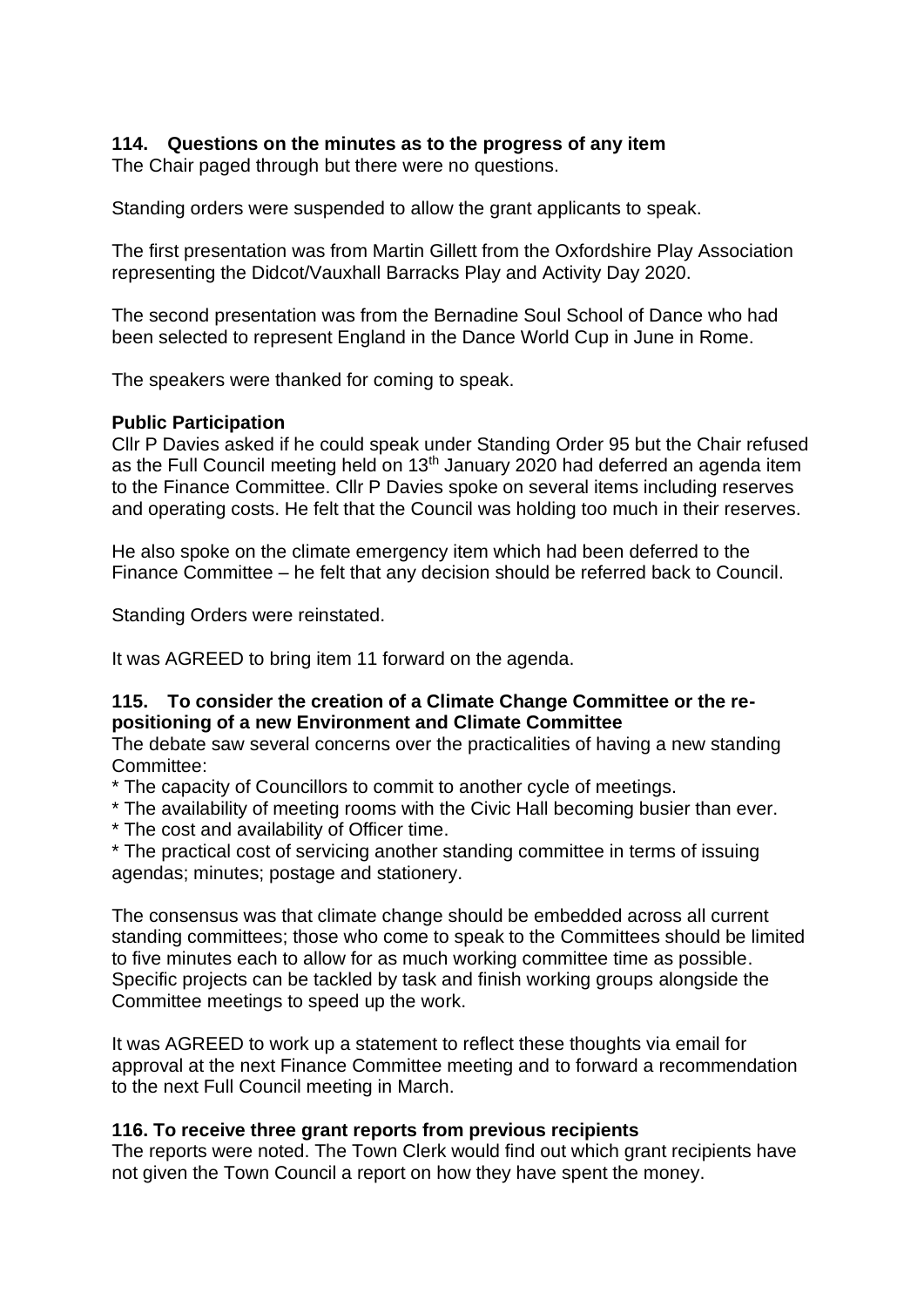## **117. To consider the grant applications**

The Chair noted that we had £2,455 available in this financial year. It was proposed by Cllr J Moody; seconded by Cllr P Siggers and RESOLVED to give £500 to Oxford Play.

It was proposed by Cllr A Sandiford; seconded by Cllr M MacNeill and RESOLVED to give £500 to the Bernadine Soul Dance School for the expenses of competing at the Dance World Cup.

## **118. To note the financial statements and budgets as at 30th November 2019**

The Committee **NOTED** the income and expenditure as at 30<sup>th</sup> November 2019. It was confirmed to Cllr V Haval that cost centre 1268 was still awaiting the cost of the September by-election.

#### **119. To review the response from HMRC regarding the VAT status of the Civic Hall**

The Town Clerk confirmed that we were still awaiting confirmation of the sums owed.

## **120. To review the applications for a grant to run the Town Fayre 2020**

It was AGREED that Play to Give had applied to run the Town Fayre on 1<sup>st</sup> August 2020. The grant would be considered at the next meeting.

#### **121. To review the two quotes for improving the wifi connectivity at the Civic Hall**

The Committee considered the two quotes. Company A had given less information. Company B had given more detail and diagrams of where the access points would be located to improve connectivity. The Chair wanted clarification of the use of the cat 6 cabling as we already have existing cabling – and if they need to replace cabling will they dispose of the existing. It was also noted that an application would be made for this project to be paid for using S106.

It was proposed by Cllr A Thompson; seconded by Cllr P Siggers to approve quote B in principle pending clarification of the cabling. It was noted that once this was done the Civic Hall would have full wifi coverage and a guest network for conferences and visitors.

## **122. To approve or amend the meeting dates for 2020-2021 civic year**

It was AGREED that the Annual meeting would be on the  $6<sup>th</sup>$  May; the Civic Hall Management Committee would remain on 27<sup>th</sup> May. The F&GP Committee would move to 22<sup>nd</sup> June and Full Council will move to 29<sup>th</sup> June to allow time for the Annual Return to be signed off, ratified and sent to the auditors. It was AGREED to keep the December F&GP Committee meeting on 21st December 2020. These recommendations would be sent back to Full Council in March.

Cllr A Thompson suggested considering an earlier start for the meetings at 7.00pm.

## **123. To note the interim report from the internal auditor**

The report was noted. The auditor will next visit at the beginning of March and the Chair invited the Committee to put forward any questions for the next visit. The recommendations from the report were discussed and it was agreed that if we chose not to follow any – we needed to note the reasons why. The procedures concerning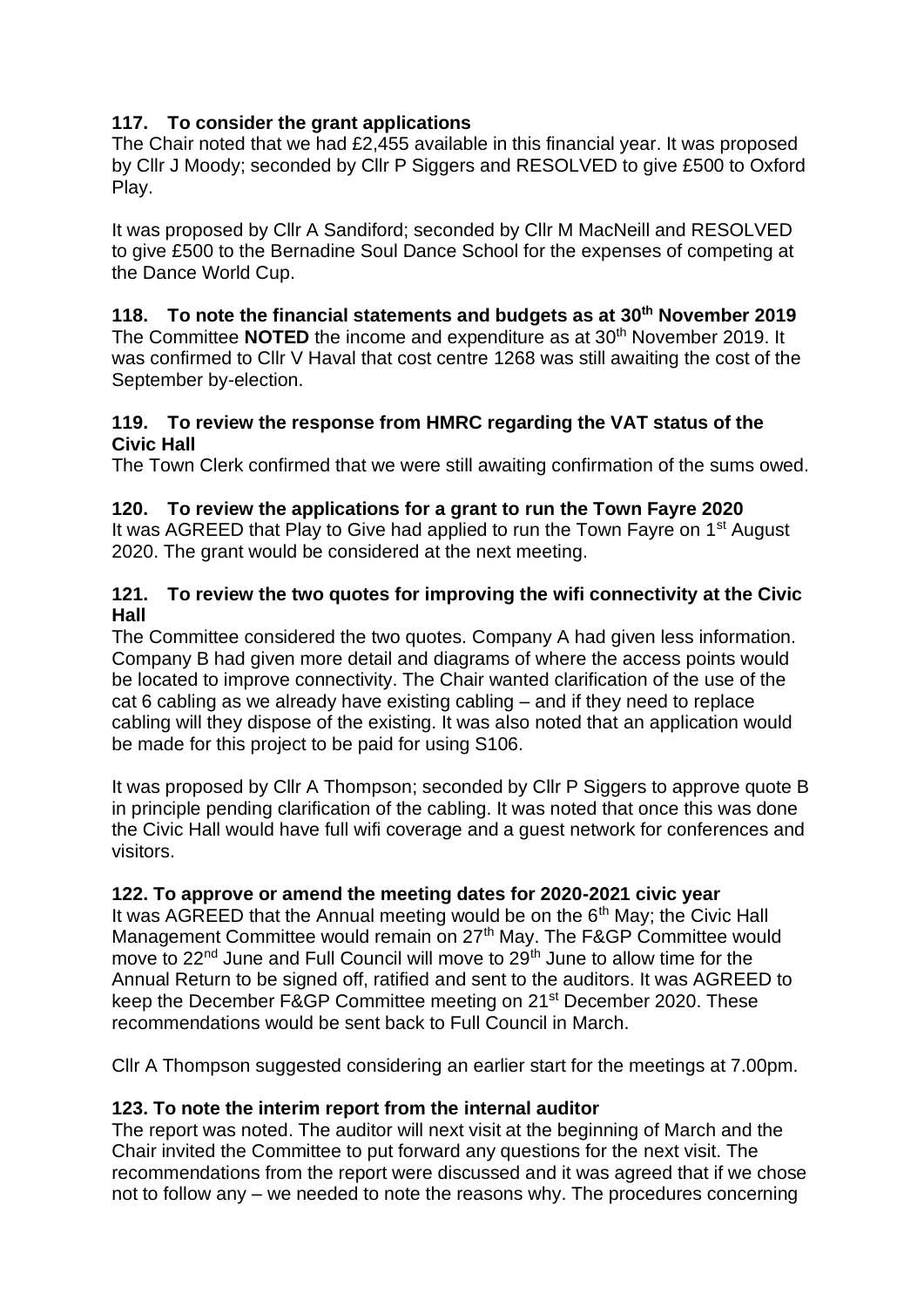the bar floats needed to be reviewed – in particular the counting of the money before the till opens and at the end of the evening. Bank reconciliations were also discussed and the practice of a Councillor checking these every month was agreed.

## **124. To consider the renewal of the PCSO for 2020-2021**

The view of the Committee was that no reports had been forthcoming on what the PCSO service gave to Didcot. The renewal was £18,497. Cllr Sandiford said that the PC's who came to Traffic Advisory Group stated that the three main duties in Didcot was dealing with drug; knife and domestic violence. It was proposed by Cllr M Walsh; seconded by Cllr P Siggers not to renew the agreement but to invite the Police to attend the meeting in February. A recommendation could then be put forward to the March Full Council meeting.

## **125. To receive an up-date from the Willowbrook vacant space consultation**

Cllr V Haval stated that there was interest from several groups including Didcot Foodbank; a group called Socks and Stars; 12<sup>th</sup> Didcot Scout Group and the Willowbrook Leisure Centre (Soll/Park Club). Not all of the groups had seen the space and there was more follow-up work and discussions to be had before the Working Group could put forward a recommendation to F&GP. Cllr Haval was interested to see how the competition of companies like Pure Gym had impacted on the business plan of Park Club. Costs were not discussed at this stage and Cllr Haval would bring a further report to the Finance Committee once the follow-up work had been completed.

#### **126. To consider a request for the Town Clerk to attend the SLCC Practitioners Conference**

It was proposed by Cllr J Moody; seconded by Cllr A Thompson for the Town Clerk to attend and also the Finance Manager if she was available. Notes would be brought from the sessions for Officers and the Councillors to review.

## **127. Exclusion of the press and public**

**RESOLVED:** pursuant to Section 1 of the Public Bodies [Admission to Meetings] Act 1960 to exclude the press and public from the meeting on the grounds that publicity would be prejudicial to the public interest by reason of the confidential nature of the business to be transacted.

## **128. To note a letter from Soll/Park Leisure**

It was AGREED to ask our solicitor to draft a letter to the tenant regarding the terms and conditions of the lease.

#### **129. To consider the heads of terms for a temporary home from TRAIN**

The draft heads of terms were discussed and AGREED with an amendment to the utilities charge from £250 to £300 per month. It is difficult to put an exact price on the utilities because the gas and electric are currently shared with the leisure centre. The Clerk would get the solicitor to draw up the paper work from the heads of terms. It was also noted that the space must be clarified with a lockable screen in place that is not a part of the new leased area.